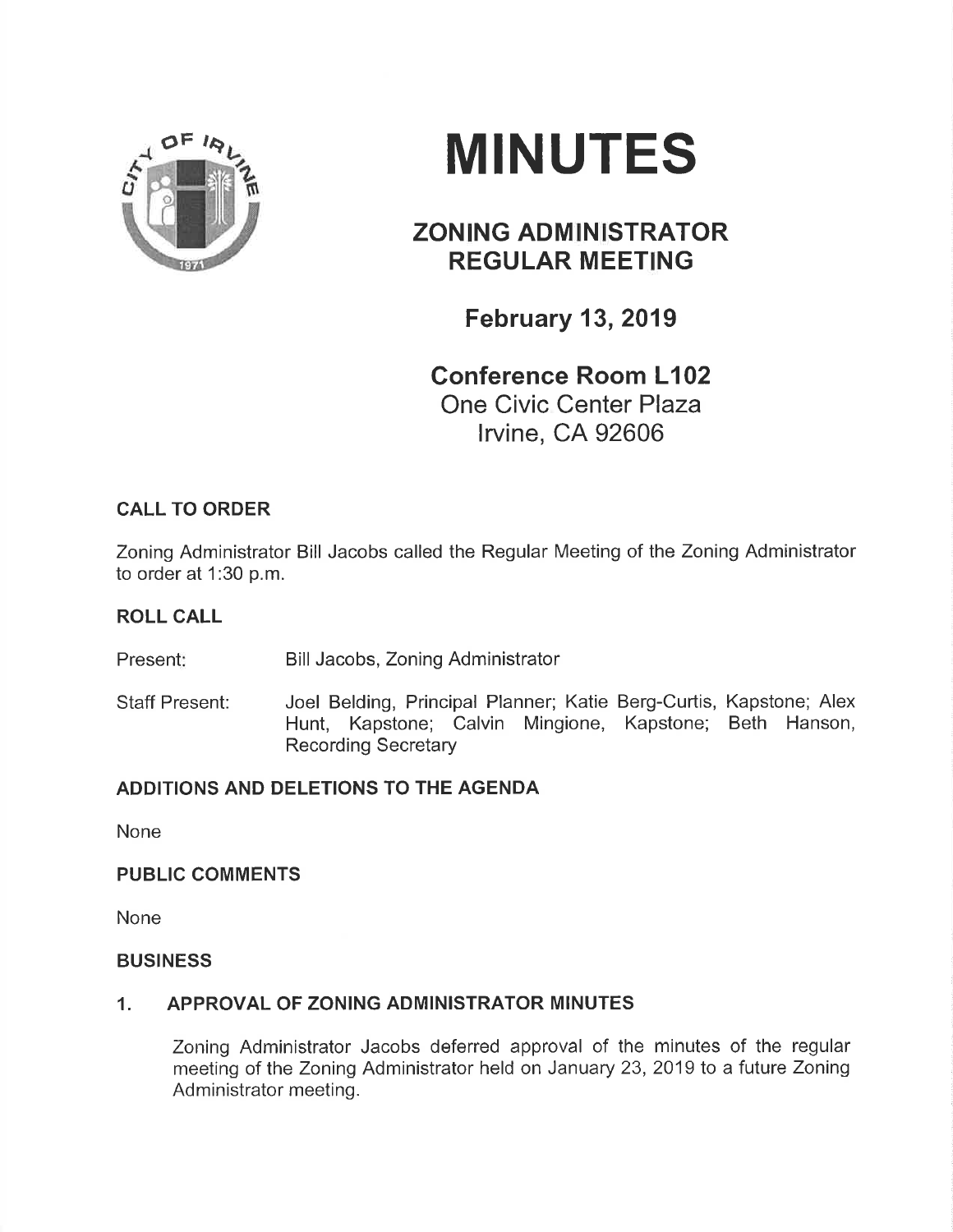#### PUBLIC HEARINGS

#### 2. SIGN PROGRAM MODIFICATION WITH ADMINISTRATIVE RELIEF FOR PARKVIEW CENTER LOCATED AT 5301.5359 UNIVERSITY DRIVE IN PLANNING AREA 20 (UNIVERSITY PARK))

Zoning Administrator Jacobs opened the public hearing at 1:32 p.m.

Katie Berg-Curtis, Kapstone, presented the staff report and was available to answer questions.

David Baab, Baab and Associates, the applicant, was available to answer questions. Mr. Baab noted that Parkview Center was built in the 1970's, has always been a unique center, and these changes are in keeping with this Center.

Zoning Administrator Jacobs noted that the size, compatibility, and flexibility of signage improve the wayfinding in this unique center.

Zoning Administrator Jacobs closed the public hearing at 1:39 p.m.

AGTION: Zoning Administrator Jacobs adopted RESOLUTION No. 19-14s8 - A RESOLUTION OF THE ZONING ADMINISTRATOR OF THE CITY OF IRVINE, CALIFORNIA, APPROVING SIGN PROGRAM MODIFICATION 00757133-PSS WITH ADMINISTRATIVE RELIEF FOR PARKVIEW CENTER, LOCATED AT 5301-5359 UNIVERSITY DRIVE WITHIN PLANNING AREA 20 (UNIVERSITY PARK), FILED BY DAVID BAAB & ASSOCIATES ON BEHALF OF IRVINE COMPANY RETAIL PROPERTIES

#### 3. SIGN PROGRAM MODIFICATION WITH ADMINISTRATIVE RELIEF FOR ELEMENTS LOCATED AT IOOO ELEMENTS WAY IN PLANNING AREA 36 (IRVINE BUSINESS COMPLEX)

Zoning Administrator Jacobs opened the public hearing at 1:40 p.m

Katie Berg-Curtis, Kapstone, presented the staff report and was available to answer questions.

The applicant, Ann Marie Kane, Garden Communities, was available to answer questions

Zoning Administrator Jacobs closed the public hearing at 1:43 p.m.

Zoning Administrator Jacobs noted that the vertical signage, a relatively new sign design, is consistent in size with vertical signs along Jamboree and that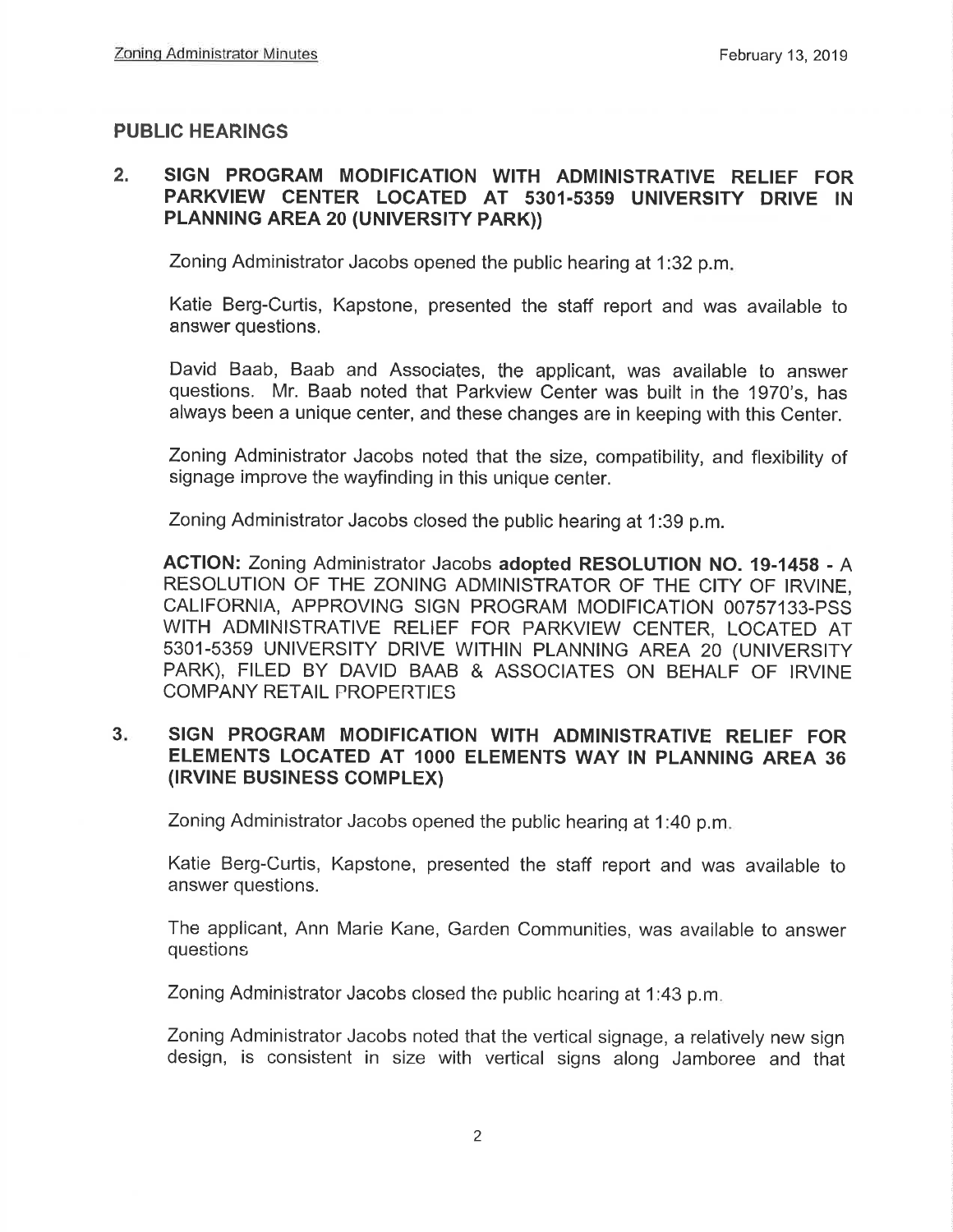increasing the size of the monument sign is in keeping with the size of the project.

AGTION: Zoning Administrator Jacobs adopted RESOLUTION NO. 19-1459 - A RESOLUTION OF THE ZONING ADMINISTRATOR OF THE CITY OF IRVINE, CALIFORNIA, APPROVING SIGN PROGRAM MODIFICATION 00761583-PSS WITH ADMINISTRATIVE RELIEF FOR ELEMENTS, LOCATED AT 1000 ELEMENTS WAY WITHIN PLANNING AREA 36 (IRVINE BUSINESS COMPLEX), FILED BY GARDEN COMMUNITIES

#### 4. SIGN PROGRAM MODIFICATION WITH ADMINISTRATIVE RELIEF FOR SKYLOFT APARTENTS LOCATED AT 27OO MAIN STREET IN PLANNING AREA 36 (lRVlNE BUSINESS COMPLEX)

Zoning Administrator Jacobs opened the public hearing at 1:44 p.m.

Calvin Mingione, Kapstone, presented the staff report and was available to answer questions.

The applicant, Stephen Kelly, Clear Sign & Design, lnc. was available to answer questions.

Zoning Administrator Jacobs closed the public hearing at 1:48 p.m

Zoning Administrator Jacobs noted that the size of the project warrants two separate monument signs as there are two separate entrances which are not connected.

ACTION: Zoning Administrator Jacobs adopted RESOLUTION NO. 19-1460 - A RESOLUTION OF THE ZONING ADMINISTRATOR OF THE CITY OF IRVINE, CALIFORNIA, APPROVING SIGN PROGRAM MODIFICATION 00766929-PSS WITH ADMINISTRATIVE RELIEF FOR SKYLOFT APARTMENTS, LOCATED AT 27OO MAIN STREET WITHIN PLANNING AREA 36 (lRVlNE BUSINESS coMpLEX), FILED BY CLEAR SIGN & DESIGN, lNC.

#### 5. SIGN PROGRAM MODIFICATION WITH ADMINISTRATIVE RELIEF FOR cypRESS VILLAGE SHOPPING CENTER lN NORTHWOOD (PLANNING AREA 8)

Zoning Administrator Jacobs opened the public hearing at 1:49 p.m

Calvin Mingione, Kapstone, presented the staff report and was available to answer questions.

David Baab, Baab and Associates, was available to answer questions and went over the signage changes.